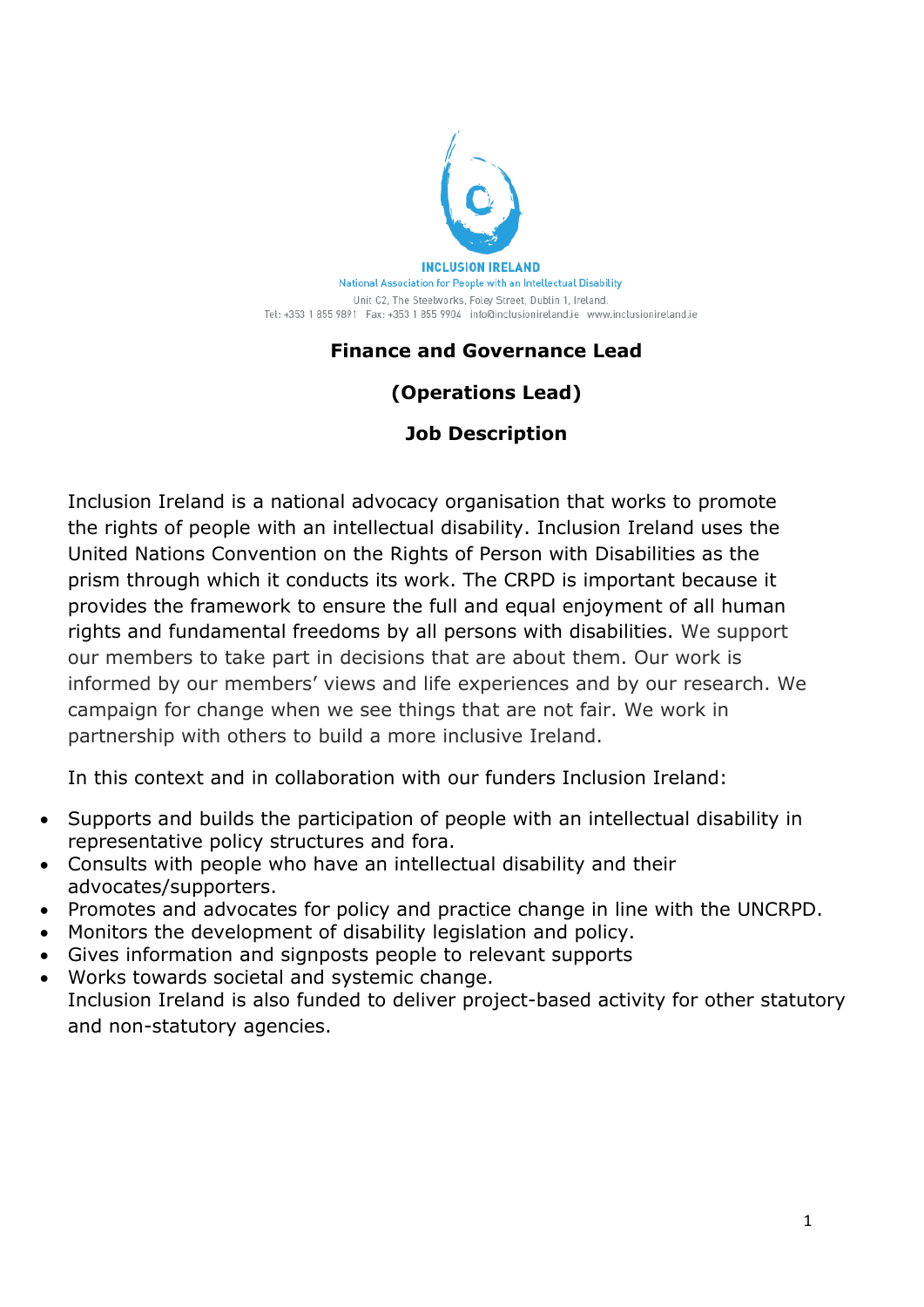## **Position: Finance and Governance Lead**

## **Report to: CEO**

The Finance and Governance Lead is a senior level position, managing Inclusion Ireland's operations. The role involves office management; financial management; supporting our funding strategy, governance and compliance excellence and human resource management.

The position supports Inclusion Ireland's team and ensures effective and efficient management of the organisations financial and human resources.

Working closely with the CEO and other managers, the Finance and Governance Lead is responsible for ensuring the delivery of critical components of the operational plan. The position also acts as the key support to Inclusion Ireland's Board Audit and Risk Committee, supporting the committee to fulfil its oversight role in financial, budgeting, governance and compliance obligations.

### **Finance and Budgets**

- Support the CEO in the process of setting and monitoring annual budgets;
- Provide management reports to the CEO and board;
- Ensure project areas remain within agreed budgets;
- Monitor costs and expenditure and provide timely advice to CEO of corrective measures as required;
- Prepare reports and accounts as required and liaise with Auditor in production of annual statement of accounts;
- Monitor agreed financial protocols;
- Ensure electronic and manual payment systems are robust and operate to highest standards of practice;
- Conduct regular reviews (minimum every 24 months) of accounting policies, financial management and internal controls across the organisation;
- Support the CEO to report to the Board on funding and expenditure matters, i.e., robustness of income streams, income generation, value for money, staff remuneration policy, cost effectiveness etc.
- Play an active role in the sourcing of new income streams to support the organisations work including sourcing grant funding and working with the CEO on the development of corporate fundraising and partnerships.

#### **Governance and Compliance and Risk**

• Ensure Inclusion Ireland maintains its current status of being fully compliant with the Charity regulator Governance Code;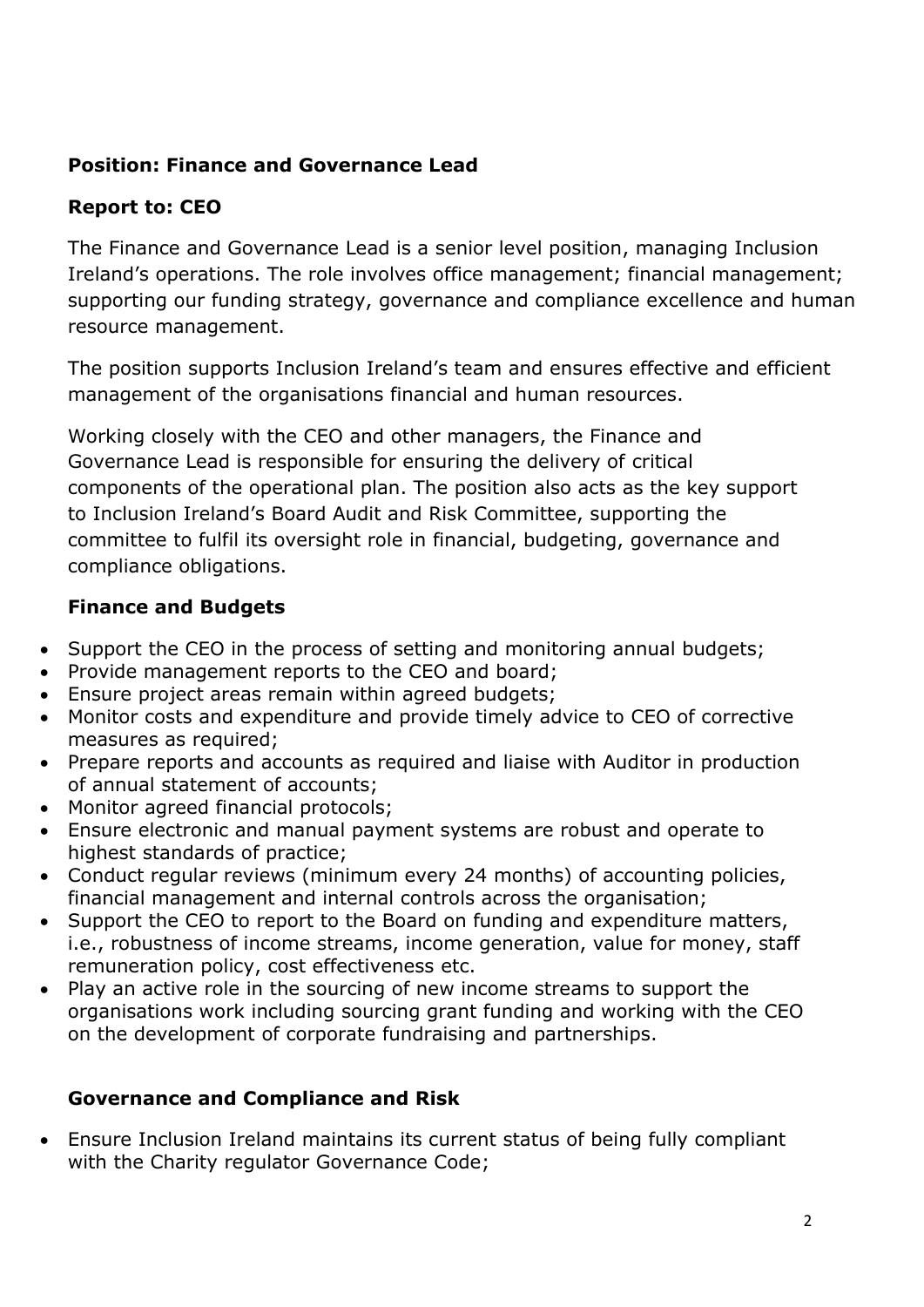- Support the CEO to conduct regular reviews (minimum every 24 months) of all governance matters, and in particular, review the continuing compliance with The Governance Code, with an annual review report to be providedf to the Board;
- Support the CEO to maintain the organisation's Risk Register and ensure there is a formal risk assessment process in place and that risk management arrangements are established.
- Ensure and monitor Inclusion Ireland's compliance with all statutory regulations as required under its Service Arrangement with the HSE.
- Maintain Inclusion Ireland's online repository of Governance and other Board documents.
- Monitor and ensure Inclusion Ireland's compliance with Data Protection regulations.
- Maintain oversight of Inclusion Ireland's IT systems and ensure they are fitfor-purpose and fully protected.

## **Human Resource Management**

Support the creation of a respectful team environment and ensure compliance with Inclusion Ireland Human Resource policies

- Ensure Inclusion Ireland maintains effective and efficient HR policies and procedures in line with best practice and statutory obligations.
- Oversee recruitment processes, staff contracts, probationary periods and induction process in line with best practice.
- Maintain records of staff leave, sick leave and other HR reporting systems as required.
- Support managers as required with the administrative aspects of their HR role.

# **Professional Qualifications and Attributes**

## **Essential**

• Third level / professional qualification (accounting technician/ qualification in accounting)

and relevant experience in financial and operations management.

## **Attributes**

- Flexible, responsive, self-motivated and positively disposed to supporting Inclusion Ireland to achieve its objectives.
- Committed to understanding Inclusion Ireland's role in advocating for equality and human rights in line with Inclusion Ireland's Equality and Human Rights Statement.
- Committed to teamwork and will actively support the work of their colleagues.